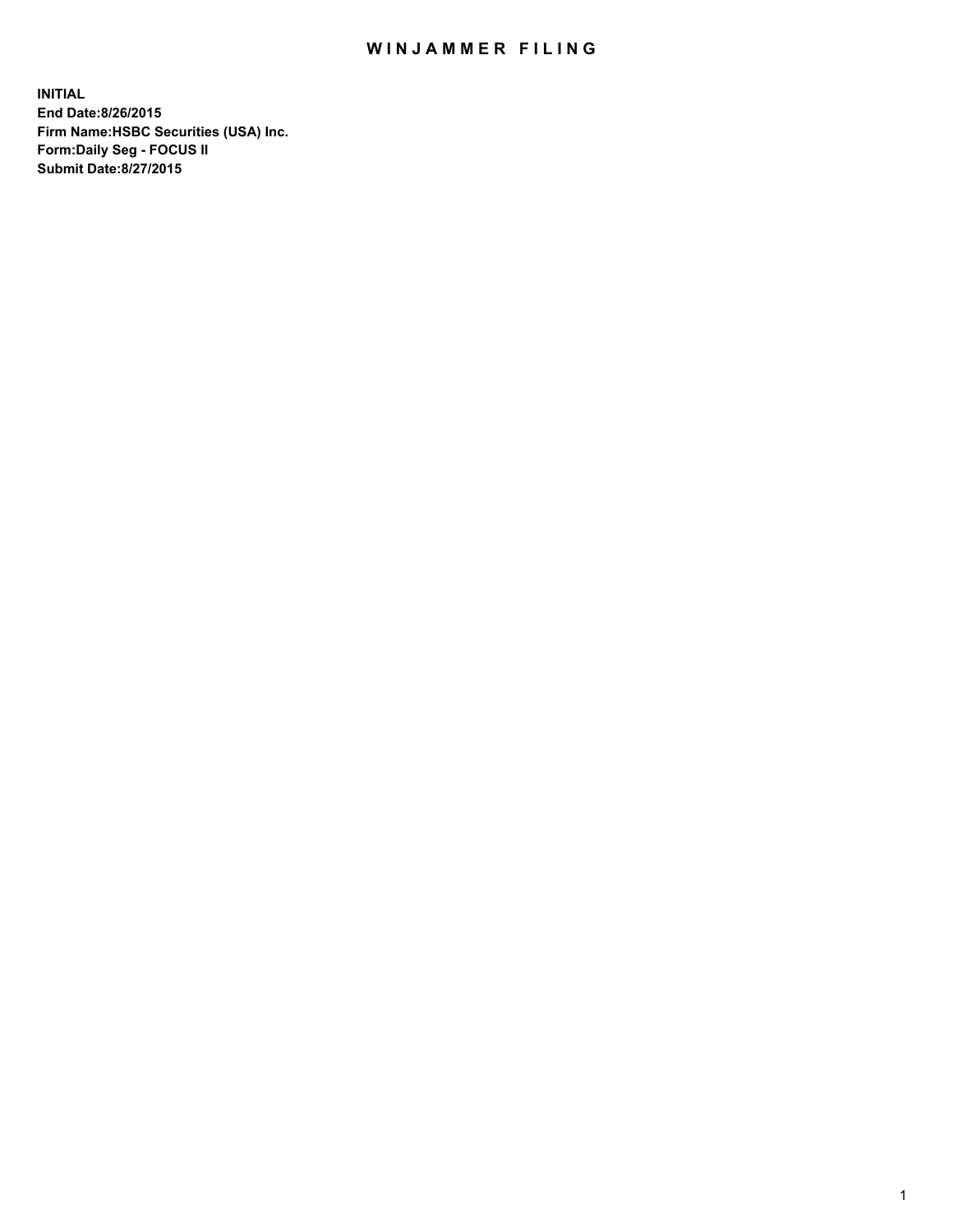## **INITIAL End Date:8/26/2015 Firm Name:HSBC Securities (USA) Inc. Form:Daily Seg - FOCUS II Submit Date:8/27/2015 Daily Segregation - Cover Page**

| Name of Company<br><b>Contact Name</b><br><b>Contact Phone Number</b><br><b>Contact Email Address</b>                                                                                                                                                                                                                          | <b>HSBC Securities (USA) Inc.</b><br>Steven richardson<br>212-525-6445<br>steven.richardson@us.hsbc.com |
|--------------------------------------------------------------------------------------------------------------------------------------------------------------------------------------------------------------------------------------------------------------------------------------------------------------------------------|---------------------------------------------------------------------------------------------------------|
| FCM's Customer Segregated Funds Residual Interest Target (choose one):<br>a. Minimum dollar amount: ; or<br>b. Minimum percentage of customer segregated funds required:%; or<br>c. Dollar amount range between: and; or<br>d. Percentage range of customer segregated funds required between: % and %.                        | 50,000,000<br>0 <sub>0</sub><br>0 <sub>0</sub>                                                          |
| FCM's Customer Secured Amount Funds Residual Interest Target (choose one):<br>a. Minimum dollar amount: ; or<br>b. Minimum percentage of customer secured funds required:%; or<br>c. Dollar amount range between: and; or<br>d. Percentage range of customer secured funds required between:% and%.                            | 10,000,000<br><u>0</u><br>0 <sub>0</sub><br>0 <sub>0</sub>                                              |
| FCM's Cleared Swaps Customer Collateral Residual Interest Target (choose one):<br>a. Minimum dollar amount: ; or<br>b. Minimum percentage of cleared swaps customer collateral required:% ; or<br>c. Dollar amount range between: and; or<br>d. Percentage range of cleared swaps customer collateral required between:% and%. | 70,000,000<br>00<br><u>00</u>                                                                           |

Attach supporting documents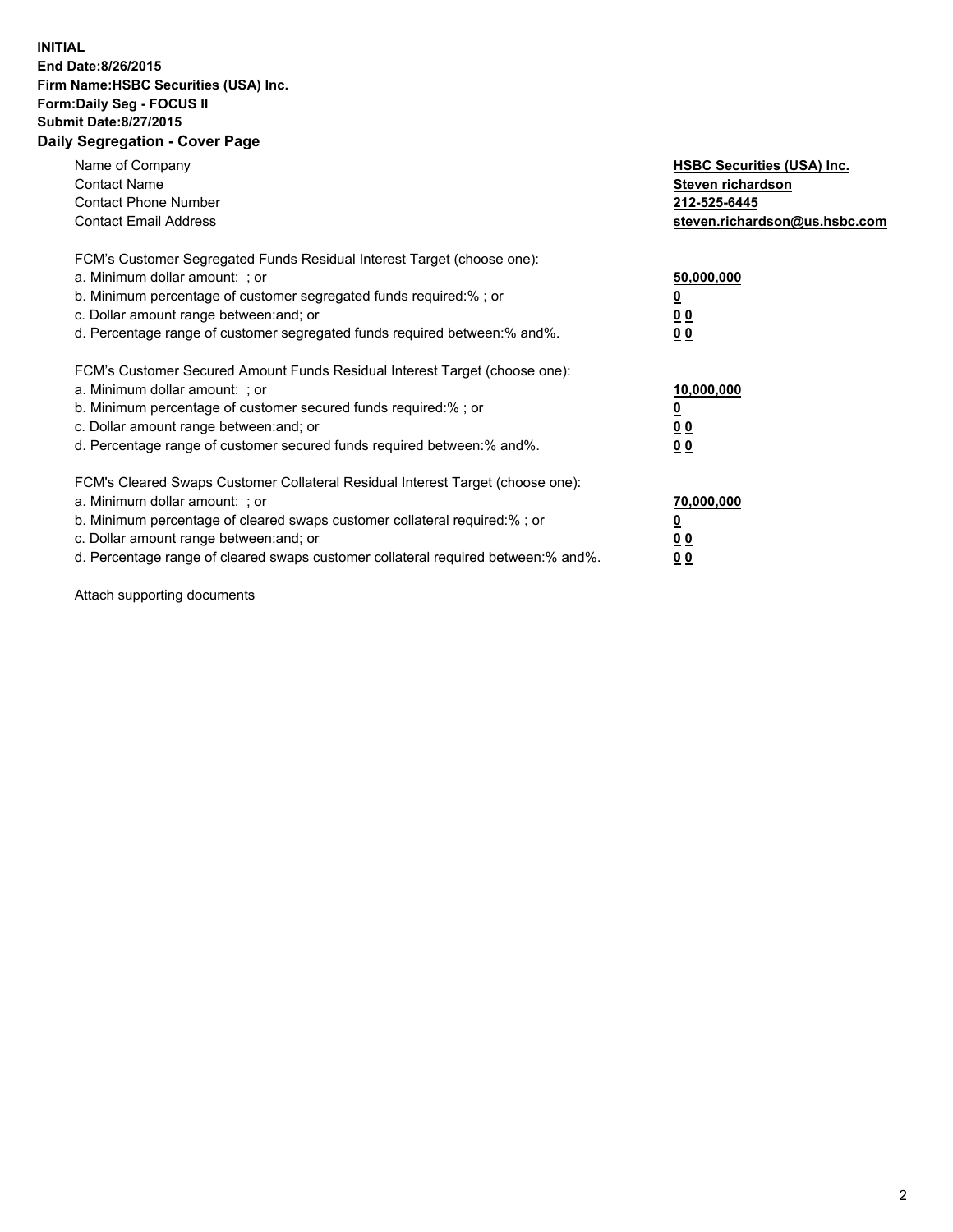**INITIAL End Date:8/26/2015 Firm Name:HSBC Securities (USA) Inc. Form:Daily Seg - FOCUS II Submit Date:8/27/2015 Daily Segregation - Secured Amounts**

Foreign Futures and Foreign Options Secured Amounts Amount required to be set aside pursuant to law, rule or regulation of a foreign government or a rule of a self-regulatory organization authorized thereunder **0** [7305] 1. Net ledger balance - Foreign Futures and Foreign Option Trading - All Customers A. Cash **35,607,050** [7315] B. Securities (at market) **77,907,858** [7317] 2. Net unrealized profit (loss) in open futures contracts traded on a foreign board of trade **6,074,122** [7325] 3. Exchange traded options a. Market value of open option contracts purchased on a foreign board of trade **0** [7335] b. Market value of open contracts granted (sold) on a foreign board of trade **0** [7337] 4. Net equity (deficit) (add lines 1. 2. and 3.) **119,589,030** [7345] 5. Account liquidating to a deficit and account with a debit balances - gross amount **7,896,831** [7351] Less: amount offset by customer owned securities **-5,322,300** [7352] **2,574,531** [7354] 6. Amount required to be set aside as the secured amount - Net Liquidating Equity Method (add lines 4 and 5) **122,163,561** [7355] 7. Greater of amount required to be set aside pursuant to foreign jurisdiction (above) or line 6. **122,163,561** [7360] FUNDS DEPOSITED IN SEPARATE REGULATION 30.7 ACCOUNTS 1. Cash in banks A. Banks located in the United States **12,595,767** [7500] B. Other banks qualified under Regulation 30.7 **0** [7520] **12,595,767** [7530] 2. Securities A. In safekeeping with banks located in the United States **77,907,858** [7540] B. In safekeeping with other banks qualified under Regulation 30.7 **0** [7560] **77,907,858** [7570] 3. Equities with registered futures commission merchants A. Cash **0** [7580] B. Securities **0** [7590] C. Unrealized gain (loss) on open futures contracts **0** [7600] D. Value of long option contracts **0** [7610] E. Value of short option contracts **0** [7615] **0** [7620] 4. Amounts held by clearing organizations of foreign boards of trade A. Cash **0** [7640] B. Securities **0** [7650] C. Amount due to (from) clearing organization - daily variation **0** [7660] D. Value of long option contracts **0** [7670] E. Value of short option contracts **0** [7675] **0** [7680] 5. Amounts held by members of foreign boards of trade A. Cash **68,912,863** [7700] B. Securities **0** [7710] C. Unrealized gain (loss) on open futures contracts **6,074,122** [7720] D. Value of long option contracts **0** [7730] E. Value of short option contracts **0** [7735] **74,986,985** [7740] 6. Amounts with other depositories designated by a foreign board of trade **0** [7760] 7. Segregated funds on hand **0** [7765] 8. Total funds in separate section 30.7 accounts **165,490,610** [7770] 9. Excess (deficiency) Set Aside for Secured Amount (subtract line 7 Secured Statement Page 1 from Line 8) **43,327,049** [7380] 10. Management Target Amount for Excess funds in separate section 30.7 accounts **10,000,000** [7780] 11. Excess (deficiency) funds in separate 30.7 accounts over (under) Management Target **33,327,049** [7785]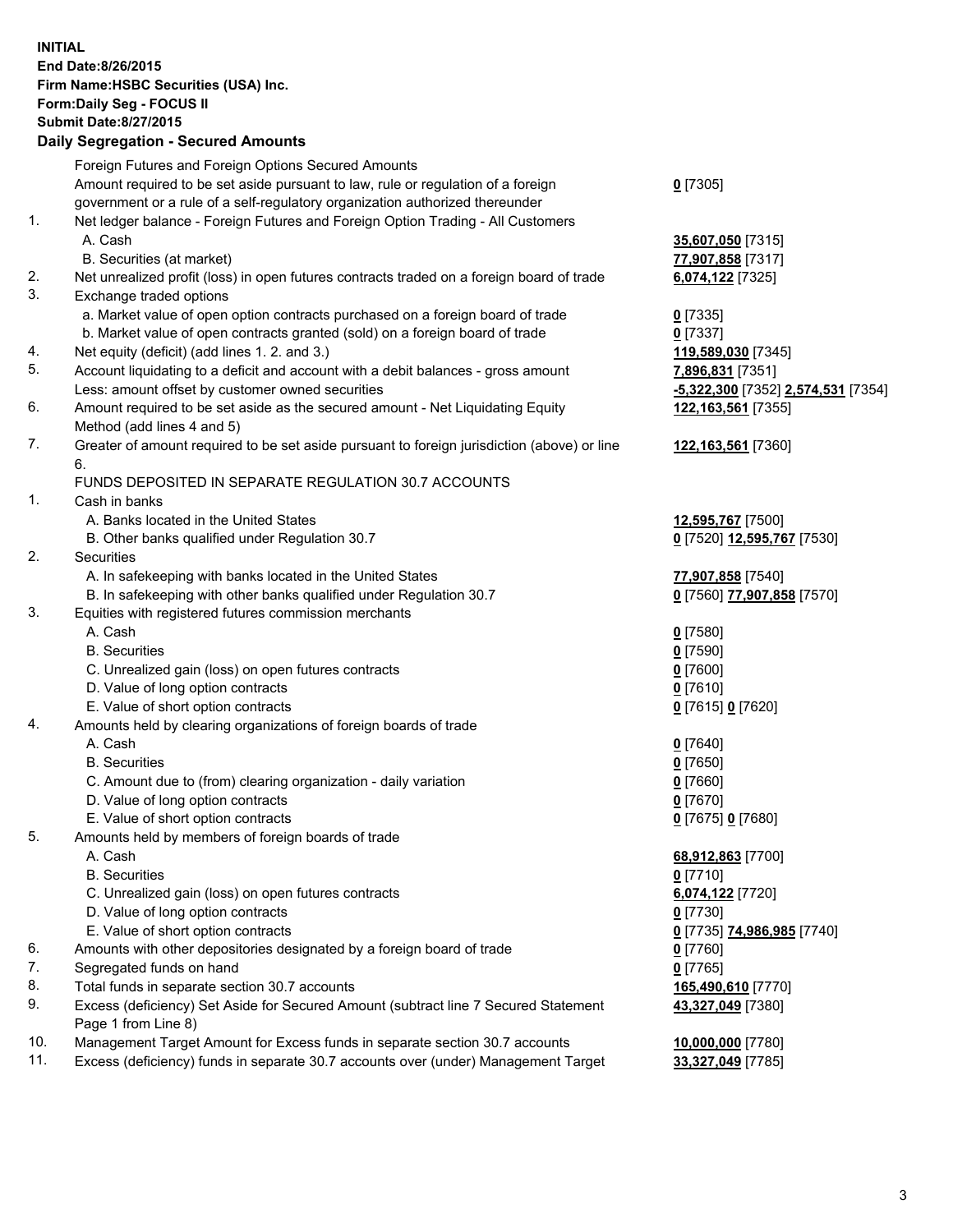**INITIAL End Date:8/26/2015 Firm Name:HSBC Securities (USA) Inc. Form:Daily Seg - FOCUS II Submit Date:8/27/2015 Daily Segregation - Segregation Statement** SEGREGATION REQUIREMENTS(Section 4d(2) of the CEAct) 1. Net ledger balance A. Cash **1,189,218,986** [7010] B. Securities (at market) **787,819,752** [7020] 2. Net unrealized profit (loss) in open futures contracts traded on a contract market **-579,642,918** [7030] 3. Exchange traded options A. Add market value of open option contracts purchased on a contract market **137,708,462** [7032] B. Deduct market value of open option contracts granted (sold) on a contract market **-24,757,690** [7033] 4. Net equity (deficit) (add lines 1, 2 and 3) **1,510,346,592** [7040] 5. Accounts liquidating to a deficit and accounts with debit balances - gross amount **30,064,557** [7045] Less: amount offset by customer securities **-8,242,497** [7047] **21,822,060** [7050] 6. Amount required to be segregated (add lines 4 and 5) **1,532,168,652** [7060] FUNDS IN SEGREGATED ACCOUNTS 7. Deposited in segregated funds bank accounts A. Cash **268,071,534** [7070] B. Securities representing investments of customers' funds (at market) **0** [7080] C. Securities held for particular customers or option customers in lieu of cash (at market) **159,575,725** [7090] 8. Margins on deposit with derivatives clearing organizations of contract markets A. Cash **30,738,876** [7100] B. Securities representing investments of customers' funds (at market) **199,581,938** [7110] C. Securities held for particular customers or option customers in lieu of cash (at market) **628,244,027** [7120] 9. Net settlement from (to) derivatives clearing organizations of contract markets **221,579,086** [7130] 10. Exchange traded options A. Value of open long option contracts **137,708,462** [7132] B. Value of open short option contracts **-24,757,690** [7133] 11. Net equities with other FCMs A. Net liquidating equity **65,026,979** [7140] B. Securities representing investments of customers' funds (at market) **0** [7160] C. Securities held for particular customers or option customers in lieu of cash (at market) **0** [7170] 12. Segregated funds on hand **0** [7150] 13. Total amount in segregation (add lines 7 through 12) **1,685,768,937** [7180] 14. Excess (deficiency) funds in segregation (subtract line 6 from line 13) **153,600,285** [7190] 15. Management Target Amount for Excess funds in segregation **50,000,000** [7194] 16. Excess (deficiency) funds in segregation over (under) Management Target Amount **103,600,285** [7198]

Excess

4